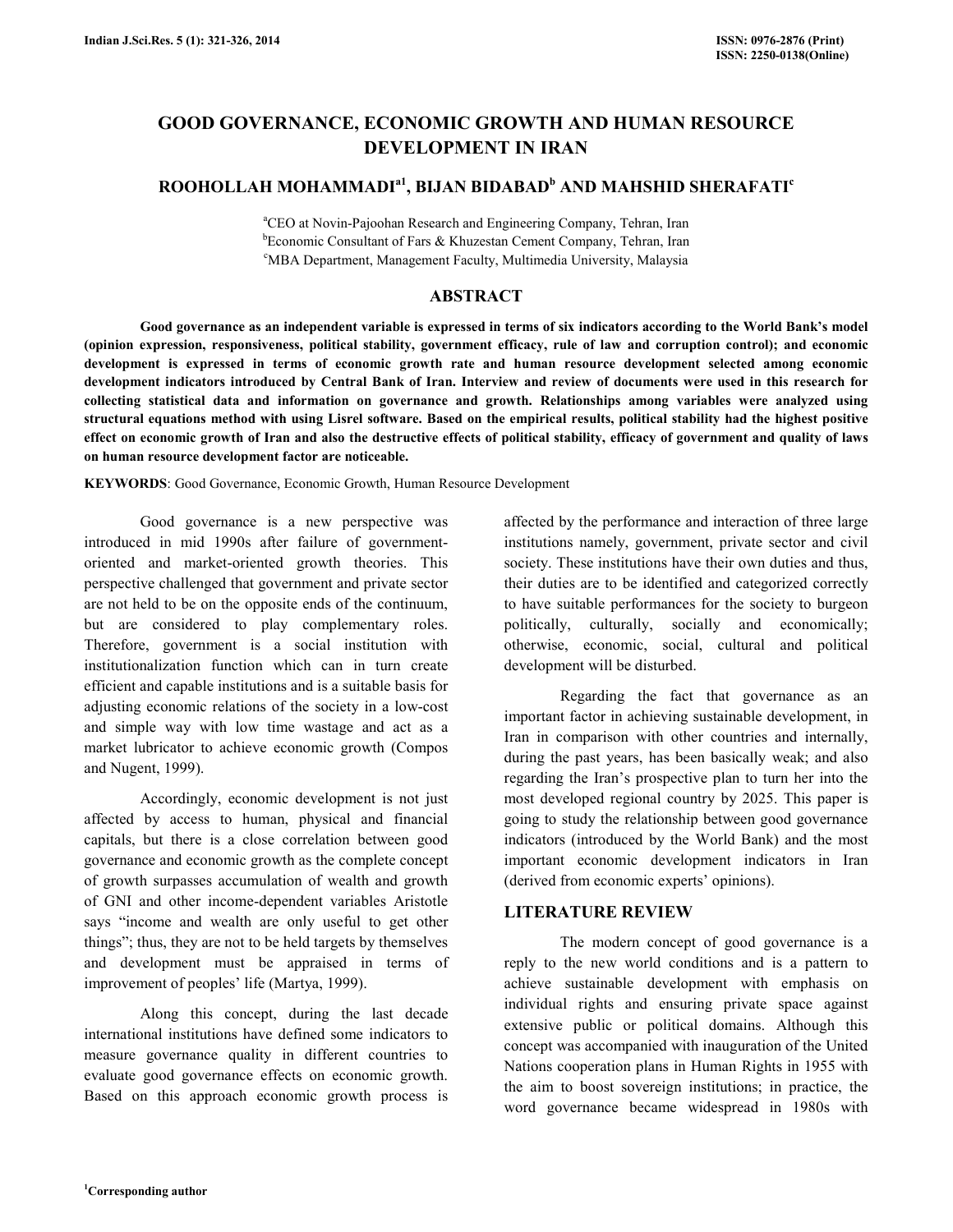influence of some international powerful institutions and during the process of granting economic aids such as financial and technical aids in form of loans, projects and bilateral and multilateral collaborations by international institutions of Northern (developed) to Southern Countries (developing).

 The first authority that discussed this concept was the World Bank report (1989) that defined good governance as a provision of efficient public services, reliable judicial system and responsive administrative system. It held good governance as a good model for structural reform in order to develop aid-recipient countries. After execution of structural adjustment policies and encouraging developing countries for privatization, deregulation, and other reforms, which were mostly economic, and their failure in target countries; other perspective were proposed from which good governance is the most important one.

 Since then, comprehensive measures have been taken in this realm globally. In the beginning of 1990s the scholars and policymakers became interested in the results of World Bank policies and good governance became more attractive and relationship between democracy and economic growth was discussed. Governance theories can be categorized historically as the following table pronounces:

| Approach         | Period                 | Specifications                                                                                         |  |  |
|------------------|------------------------|--------------------------------------------------------------------------------------------------------|--|--|
| Classics         | 1870-1920              | - Limited interference of government (defense, security, legislation, public affairs)                  |  |  |
|                  |                        | - Private sector as the main axle of economic activities                                               |  |  |
|                  |                        | - Government can only establish institutions within its limited scope of activities                    |  |  |
| Keynesians       | 1920-1970              | - Government is not only a producer of public goods, but also is an economic actor                     |  |  |
|                  |                        | - Government's interference in economic affairs through financial and monetary policies is             |  |  |
|                  |                        | necessary                                                                                              |  |  |
| Bureaucracy      | 1900-1970              | - Using bureaucratic principles improves organization's efficiency.                                    |  |  |
|                  |                        | - Huge governmental organizations are only useful and justifiable when they follow bureaucratic        |  |  |
|                  |                        | principles                                                                                             |  |  |
| Marxism          | 1915-1990              | - No private ownership                                                                                 |  |  |
|                  | In<br>some             | - Fully planned governmental economy                                                                   |  |  |
|                  | countries              | - Necessity of voluminous governmental organizations for fulfilling governmental duties                |  |  |
| Neoclassicism    | Beginning of           | - In addition to classical duties, government has other duties related to interfere in and supervision |  |  |
|                  | $1970s$ up to          | on market mechanism                                                                                    |  |  |
|                  | now                    | - Free competition maximizes economic welfare in the society                                           |  |  |
|                  |                        | - Governmental organizations should be kept as small as possible                                       |  |  |
| Institutionalism | half<br>Second         | - Government has fundamental role in producing public goods                                            |  |  |
|                  | $20^{\text{th}}$<br>of | - Government's interference in society's affairs is necessary to achieve social balance                |  |  |
|                  | Century                | - The necessity of governmental organizations for supervision on economic performance of other         |  |  |
|                  |                        | sectors                                                                                                |  |  |
| Modern           | 1980<br>up<br>to       | - Use of professional management                                                                       |  |  |
| Governmental     | now                    | - Performance-oriented management                                                                      |  |  |
| Management       |                        | - Emphasis on results                                                                                  |  |  |
|                  |                        | - Use of ordinary management techniques in private and government sector                               |  |  |
| Good             | 1990<br>to<br>up       | - Government, private and civil sectors are main institutions in exercising authority. Sustainable     |  |  |
| Governance       | now                    | development depends on strengthening and effective interactions of these institutions.                 |  |  |
|                  |                        | - Finding suitable mechanisms for engaging civil society in making decisions and managing affairs.     |  |  |
|                  |                        | - Limiting government duties to control, supervision and adjustment.                                   |  |  |

Table 1: Theories on government per historical period

 The concept of governance is an old concept as human civilization. Philologically, the word governance comes from the Greek words of Kybernan and Kybernetes and means to lead and guide and also to keep aside. While the concept of government refers to an institution to make police, the word and concept of governance refers to responsiveness and accountability both in policy and execution. McCarney et al described governance as "The relation between civil society and state, between the government and the governed" (McCarney et al, 1995).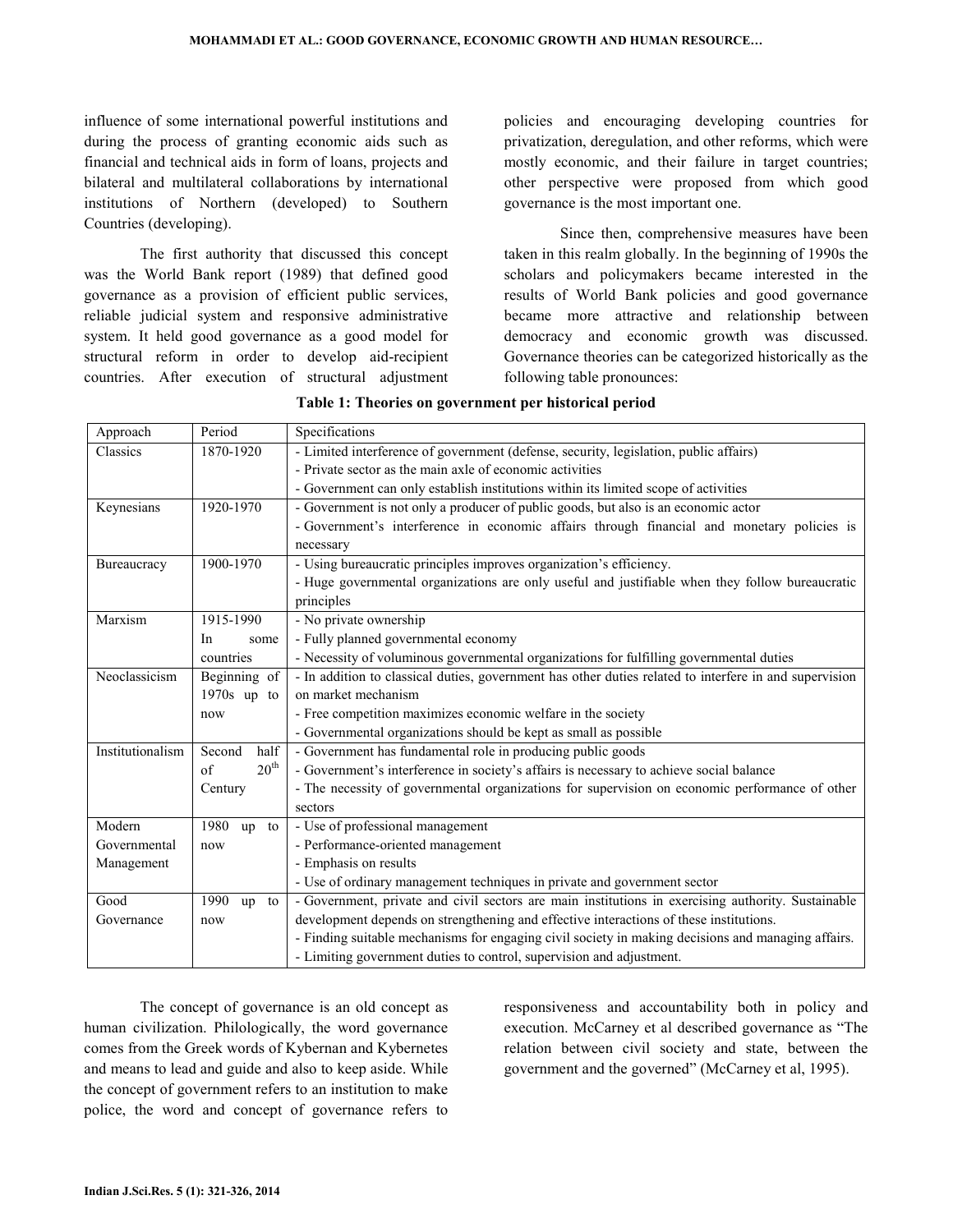World Bank defines governance as "a method on which the power of economic management of a country and social resources are exercised to achieve development (Lateef,1992). Boeninger defines governance as "the desirable government of the society" (Boeninger ,1991). Landel-Mills and Serageldin defined governance as how to rule and govern over people and how to administer and regulate governmental affairs. This refers to the political system of a nation and how it operates in terms of pubic and legal affairs administration (Landel-Mills and Serageldin ,1992). In one of the reports of the World Bank on Africa, governance is defined as "exercising political power in order to manage the affairs of a nation (World Bank, 1989).

 The most exact definition of governance is cited in the report of World Governance Commission (1995) as: governance is a set of individual and institutional, public and private methods that administer common people's affairs. Governance is a continuous process that coordinates contradictory and miscellany benefits and adopts collaborative measures. Governance includes official institutions and systems empowered for guaranteeing to observe law as well as unofficial contracts on which the people and institutions agreed or understood they are beneficiary for them (Midery and Kheirkhahan ,2004).

#### METHODOLOGY AND DATA

 The procedures of this research is descriptive an it concentrates on the existing condition and notices the existing conditions or relations, widespread beliefs, current processes, well-known effects or developing processes. The emphasis is on present though past events and effects that relate to existing conditions are studied as well (Best, 1959). We try to find a significant relationship between good governance indicators and economic growth in this research. Two hypotheses are to be examined as:

Hypothesis 1: There is a significant correlation between good governance and economic growth.

Hypothesis 2: There is a significant correlation between good governance and human resource development indicator.

The statistical population of the present research consists of development economists and politicians. Also, the sampling attribute is education, that is to say, the only Ph.D. degree holders in economics, preferably with

development field were elected. The sample consists of 350 persons. Random-classification sampling method was used. 50 participants were selected randomly according to the following formula:

$$
n = \frac{z_{\alpha}^2 * \sigma^2}{d^2}
$$

 $Z_{\frac{\alpha}{2}}^2$  $\frac{2}{\alpha}$  is the normal quantity corresponding to 1- $\alpha$ level of significance that is equal to 1.96 at 95% level of significance.  $\sigma^2$  is the standard deviation related to the questionnaire items and was calculated as 0.56 from an auxiliary sample. d is amount of allowed sampling error and is considered as 0.1. Thus:

$$
n = \frac{(1.96)^2 \times (0.36)^2}{0.1^2} = 50
$$

Data was collected through: documentary method i.e. predetermined published statistics by the World Bank, UN Development Program Statistics, Central Bank of Iran and Good Governance Indicators Information Center was used. Direct interview with 50 economists and collecting their viewpoints on selecting the most appropriate economic development indices for Iran's economy is another part of data collection stage.

 Structural equations model was used for analysis of data. It is a multivariate method to show causality among variables on the basis of path analysis with latent variables structure (MacDonald and Ho, 2002).

#### Empirical Analysis

 Relations of the variables were analyzed and their causalities were studied. The following figure and table show the results:



Figure 1: Relations of good governance indicators and economic growth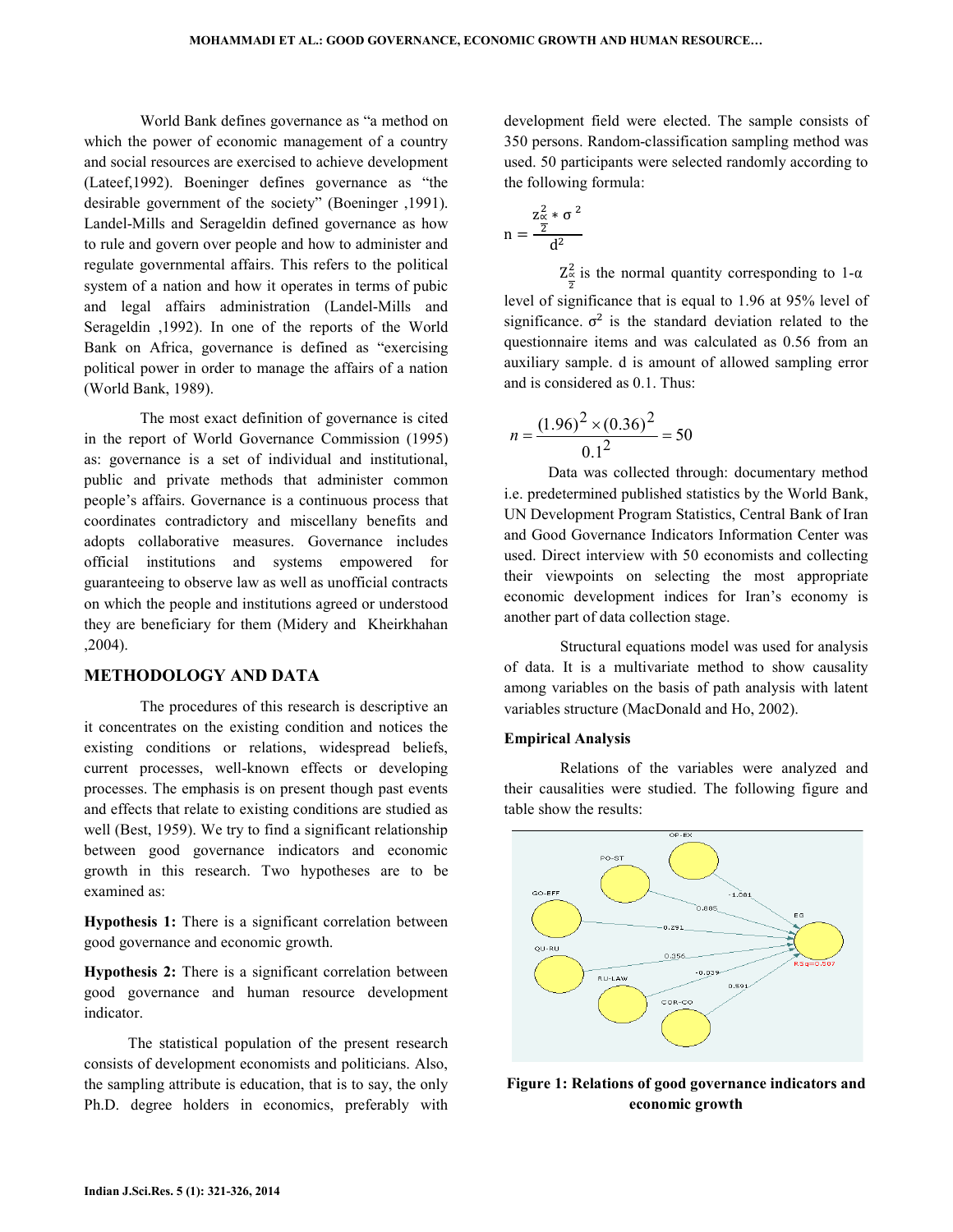| Path                                              | Path Coefficient | t-value  | p-level       | $R^2$ |
|---------------------------------------------------|------------------|----------|---------------|-------|
| Opinion Expression $\rightarrow$ Economic growth  | $-1.081$         | $-4.808$ | 0.01          | 0.507 |
| Political stability $\rightarrow$ Economic growth | 0.885            | 3.390    | 0.01          |       |
| Government efficacy $\rightarrow$ Economic growth | $-0.291$         | $-1.981$ | 0.05          |       |
| Quality of rules $\rightarrow$ Economic growth    | 0.356            | 3.791    | 0.01          |       |
| Rule of law $\rightarrow$ Economic growth         | $-0.039$         | $-0.824$ | Insignificant |       |
| Corruption control $\rightarrow$ Economic growth  | 0.591            | 2.852    | 0.01          |       |

| Table 2: Coefficients of direct effects path of good governance and economic growth |  |  |
|-------------------------------------------------------------------------------------|--|--|
|                                                                                     |  |  |

 It can be observed that among the 6 factors of good governance only the rule of law effect on economic growth is not statistically significant .Corruption control, quality of rules and political stability are significant at level of 99%, and show positive effects on economic growth in the past 8 years. On the other words, status of corruption control, quality of rules and political stability during the 8 years caused economic growth. The variables of opinion expression at 99% significance level and efficacy of government at l 95% significance level show deterrent effects on economic growth. During the sample period the two factors were managed in such a way that economic growth was not positively -even was destructively- affected; calling for reform and revision in future planning. Rule of law and form of management can positively affect economic growth, but they were managed baldy and their constructive effects on economic growth were not statistically significant. There is also a significant negative correlation between opinion expression and economic growth. In other words, it seems that opinion expression did not cause economic growth; that is, opinion expression had a severely negative effect in economic growth of Iran. This is probably caused by the fact that the authorities were not in executive positions to express their opinions and make final decisions in economic affairs of Iran and other entities made decisions. The high value of path coefficient of political stability shows the significance of political stability in Iran's economic growth. Quality of laws and corruption

control had significant positive effects on economic growth. Corruption control surpassed the quality of laws in affecting economic growth. Among the constituents of good governance, political stability, corruption control and quality of laws had the highest positive effects on economic growth respectively. On the basis of exogenous independent variables, i.e. good governance variables, 28% of changes in dependent variables, i.e. economic growth, is due to the positive effects of political stability, quality of laws and corruption control and the negative effects of opinion expression and efficacy of government.

 According to the model, 72% of the changes in economic growth is due to other variables not included in the model that are suggested for further research.



Figure 2: Relationship between good governance and human resource development

| Route                                                        | Path        | t-value  | p-level       | $R^2$ |
|--------------------------------------------------------------|-------------|----------|---------------|-------|
|                                                              | Coefficient |          |               |       |
| Opinion expression $\rightarrow$ Human resource development  | 0.333       | 3.243    | 0.03          | 0.709 |
| Political stability $\rightarrow$ Human resource development | $-0.634$    | $-5.536$ | 0.00          |       |
| Government efficacy $\rightarrow$ Human resource development | $-1.017$    | $-6219$  | 0.00          |       |
| Quality of rules $\rightarrow$ Human resource development    | $-0.057$    | $-0.476$ | Insignificant |       |
| Rule of law $\rightarrow$ Human resource development         | 0.957       | 7.534    | 0.00          |       |
| Corruption control $\rightarrow$ Human resource development  | 0.275       | 2.743    | 0.01          |       |

Table 3: Coefficients of direct effects path of good governance and human resource development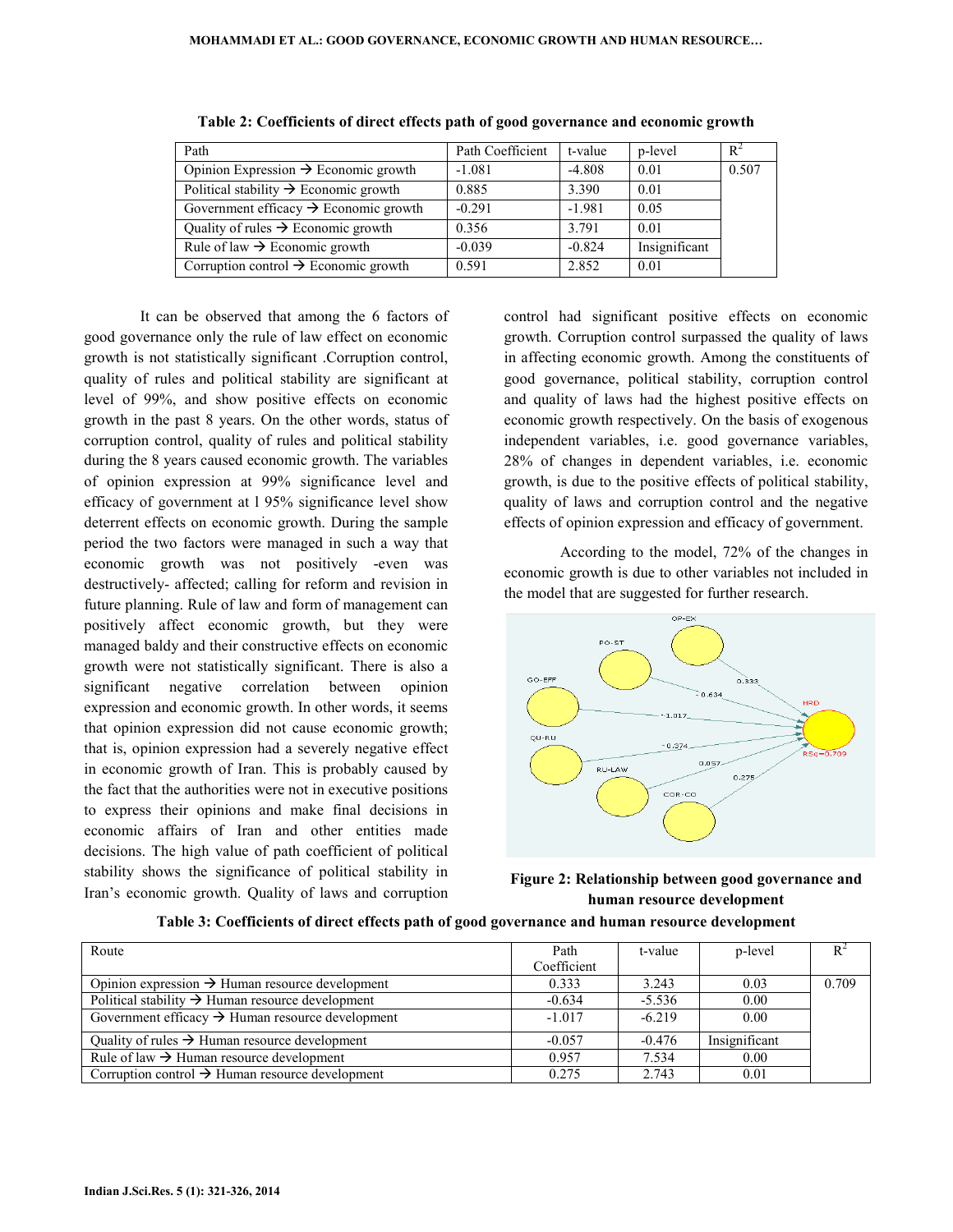On the basis of the above model, among the good governance variables only quality of laws is not significant in terms of human resource development. Right of opinion expression has a positive significant effect on human resource development. Social participations, freedom of speech and civil rights have been in such a way that wishes of individual members of the society and educational needs had positively affected the human resource development. Political stability has a destructive and deterrent effect on human resource development. That is to say it seems that creation of suitable intellectual background and establishment of relative stability are necessary for human resource development revision to make various economic and social investments reforms. Efficacy of government had a significant deterrent effect on human resource development. It seems that suitable government strategies along the purpose of optimal allocation and management of resources and also use of suitable transnational communication are the musts of human resource development promotion. Rule of law has a positive and constructive effect on human resource development. Accordingly, suitable leverages in passing suitable rules and procedures had positive effects on human resource development variable. On the basis of the model, corruption control had a positive and constructive effect on human resource development as well. That is to say corruption control, as a good governance factor develops human resource and prevents waste of human capital and un-optimal use of scientific intellects and potentials. In other words, use of corruption control leverage improves income distribution, optimal allocation of subsidies and results to increase of government investment capacity in education along human resource development. However, 93% of the changes in human resource development variable are due to the positive effects of opinion expression, rule of law and corruption control and the negative effects of political stability and efficacy of the government. Moreover, 7% of the changes in human resource development are due to other factors not covered in this research.

## DISCUSSION AND CONCLUSION

 Relationship between good governance and economic growth, political stability had the highest positive effect on economic growth. It is evident when political stability is achieved, the environment for absorbing foreign capital will be ready and foreign inventors will be interested to invest and finally economic growth will be achieved. Therefore, authorities are advised to promote political stability to achieve economic growth. Next, corruption control shows the effect of good governance on development. World Bank experiences show that the most underdeveloped countries are the most corrupted ones. In such countries, organizations are complicated and mal-organized and bribery is widespread. Cultural and economic poverty cause prevalence of corruption and fraud.

 The third place belongs to the quality of laws. Undoubtedly, the developed countries promote rule of law and observance of law as the most important guarantee for development and growth. This is not possible unless the cultural background were provided.

 Regarding the relationship between good governance and human resource development in Iran during 1996-2008, the deterrent and destructive effect of three variables of political stability, efficacy of government and quality of laws on human resource development factor is noticeable. Thus, in order to improve human resource development and achieve sustainable economic growth, first, with regard to the most destructive effect of political stability, creating a safe environment to form low-risk economic activities and investment, and second, to take suitable policies to improve efficacy of government organs to succeed good policies, and finally to remove harassing impediments to entrepreneurs to be willing to work are of most recommended policies.

#### **REFERENCES**

- Best, J.W. (1959). Research and methodology. Tehran. Institute of Banking Science, p.: 75.
- Boeninger, E. (1991). Governance and Development: Issues of Governance. In Proceeding of the World Bank Annual Conference on Development: Economics. Washington, D.C., pp.267-288.
- Compos, N .F., Nugent .J.B. (1999). Development Performance and the Institutions of Governance: Evidence from East Asia And Latin America, World Development, 27, (3), pp.: 439-452.
- Landell-Mills, P, Serageldin, I. (1992). Governance and the External Factor. World Bank. Annual Conference in Development Economics 1991. Washington D.C., p.3.